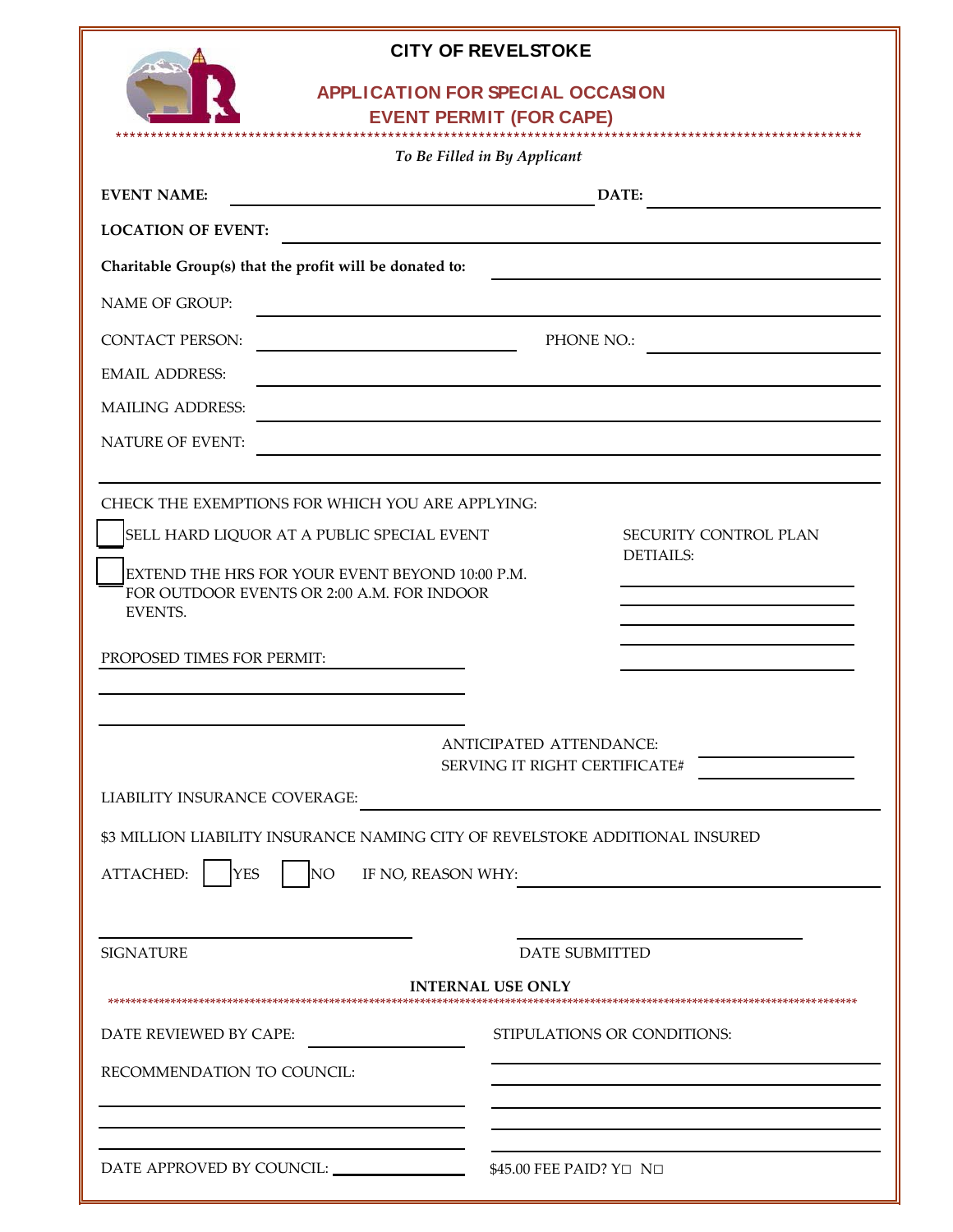

 **CITY OF REVELSTOKE REVELSTOKE COMMITTEE TO APPROVE PUBLIC EVENTS**

# **TERMS OF REFERENCE**

### **INTRODUCTION**

This Committee has been formed to assess and recommend Public Special Occasion Events within the City of Revelstoke and to regulate and monitor each approved event to ensure it is operated in a responsible manner with all laws and regulations adhered to. This Committee was established by City Council and reports to them for final authorization.

#### **RESPONSIBILITIES**

- $\triangleright$  Committee will assure that applicants conform with standard regulations set out by the committee.
- Committee will establish and maintain regulations to govern Public Special Occasion Events.
- > Committee will schedule meetings to discuss applications and feedback on past events.
- Committee will notify applicants of the approval or rejection of their applications.
- $\triangleright$  Committee members who are unable to attend a scheduled meeting will delegate their approval authority to another member of the committee.

## **REGULATIONS**

- Applicant organizations must apply in writing to the committee each year, outlining full details of the event and the charitable or public purpose the proceeds from the sale of beer are intended for.
- $\triangleright$  Approval will not be given to a person or group for personal gain.
- $\triangleright$  The site where beer will be dispersed and consumed must comply with required standards and receive approval from the committee (Appendix A lists requirements)
- $\triangleright$  Successful applicants must comply with Municipal By-Laws, Provincial Legislation, Health and Fire Regulations.